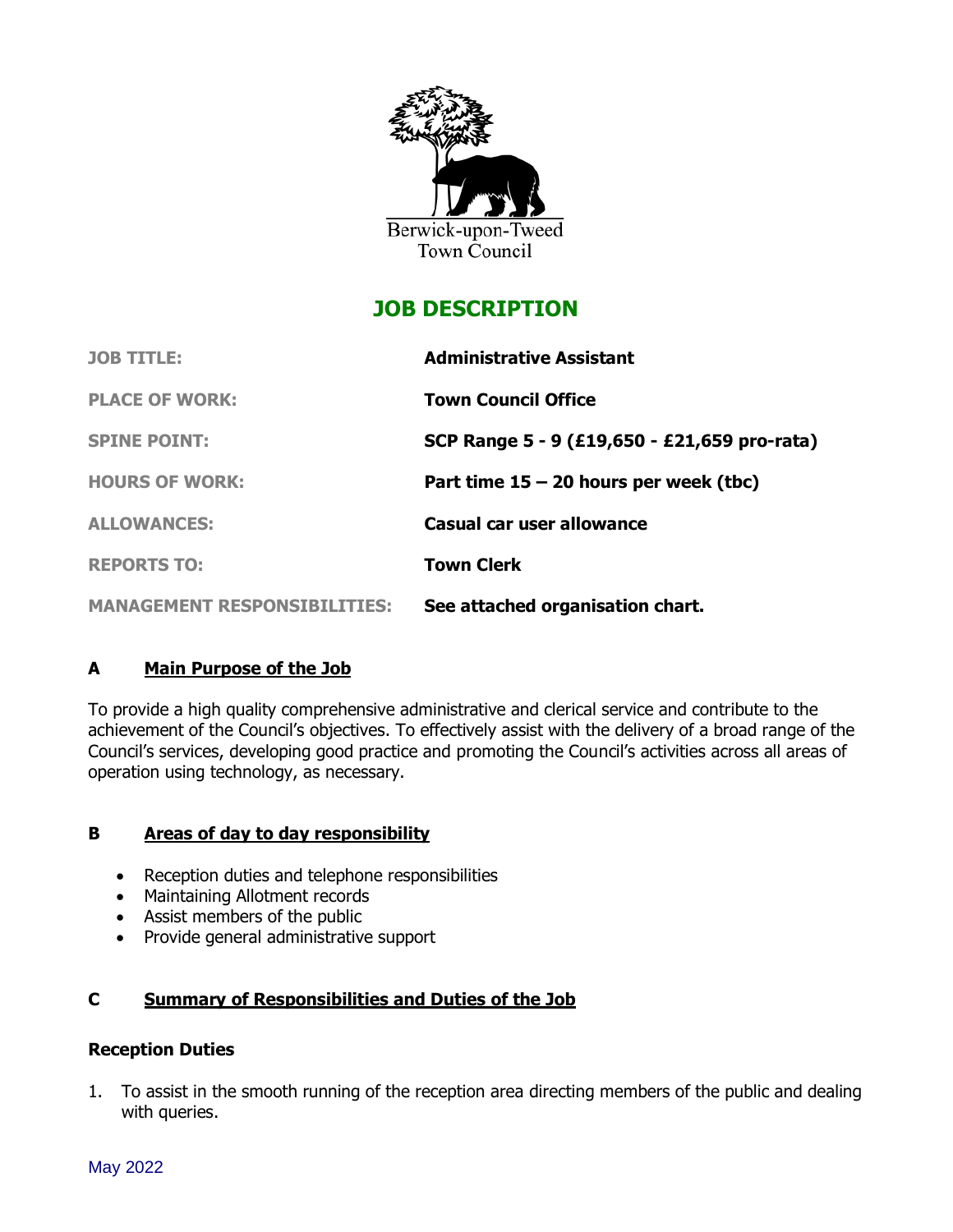- 2. To operate the Council's main telephone system, including promptly dealing with queries and enquiries or referring callers to appropriate staff, and taking messages in a precise, accurate and courteous manner.
- 3. Deal with contractors and deliveries.
- 4. To assist with the provision of information, up to date publicity materials and advice on the range of services offered by the Town Council.

## **Administrative Duties**

- 5. To provide general administrative support to the Clerk and Assistant Clerk.
- 6. To assist with the administration of the Council's allotments including assisting with regular inspections.
- 7. To manage a database to record the Council's assets and maintain an inventory.
- 8. To participate in new initiatives and future changes in delivering improvements in the Council's operations.
- 9. To ensure that advice to enquiries from visitors by telephone, letter, email and in person is dealt with in a timely manner.

This list is neither exclusive nor exhaustive, as there may be other duties and requirements associated with the post, and as such you may be required to undertake unspecified other duties and/or hours of work as may reasonably be required of you.

## **D Other information**

## **External and Internal Contacts**

Councillors, customers, contractors, suppliers, members of staff and partner agencies. Face to face, telephone, written and electronic communication.

#### **Working Environment**

Mainly office based but some home working will be considered.

The Council operates a Smoke-free policy and the postholder is prohibited from smoking in any of the Council's buildings

All staff must commit to Equal Opportunities and Anti-Discriminatory Practices.

## **Health and Safety at Work**

Berwick Town Council's Policy, and all relevant Health and Safety at Work Instructions are to be considered as part of this job description.

## **Data Protection Act 2018**

All employees who are involved in the processing or handling of computer data have an obligation to comply with the terms of the Data Protection Act 2018 and the Council's Data Protection Policy.

## **Council Policies**

The post-holder is expected to familiarise themselves with and adhere to all relevant Council Policies and Procedures.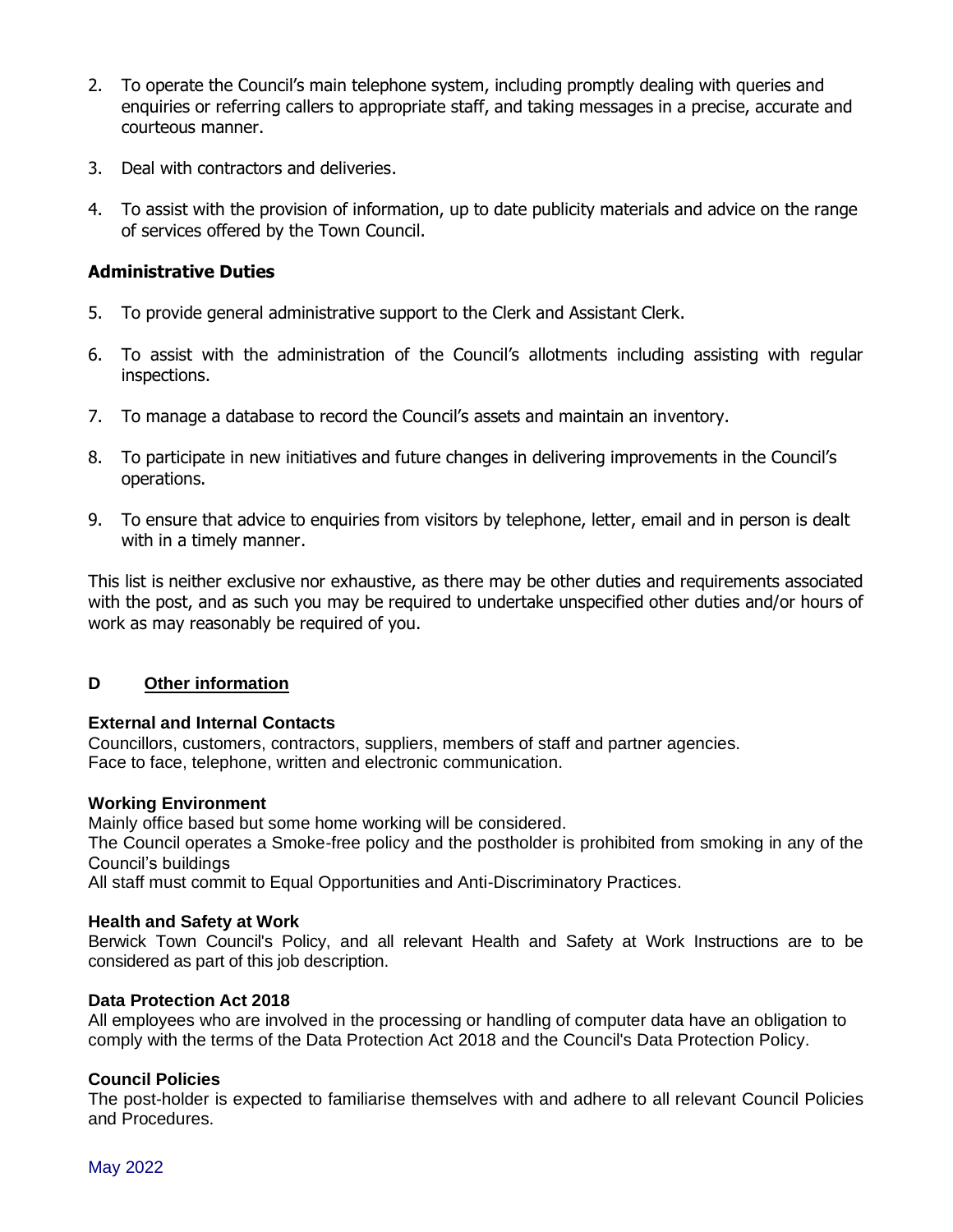## **Performance Management**

You will be given an annual appraisal and six-monthly review that will form the basis of your Personal Development Plan and be linked to the Council's objectives. You will also receive collaborative one to one meeting on a regular basis with your line manager.